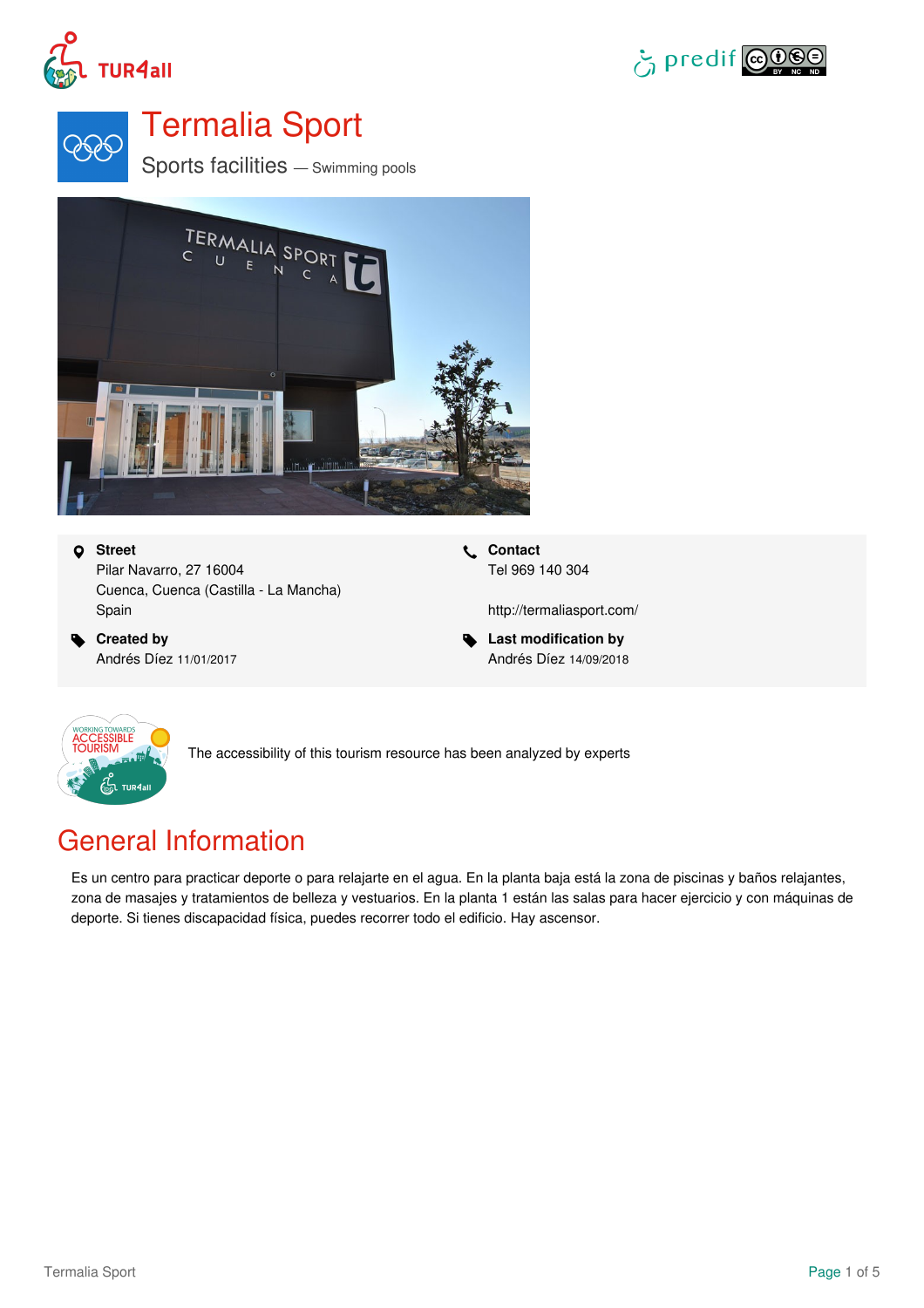



## **Entrance**



Entrance: No slopes

 $\blacktriangleright$  Name of the tourist resource clearly visible and legible

The entranceway analysed is: The main one

Width of the entrance door: Greater than or equal to 78 cm

Obstacles at the doorway: Glass door without visual warning markers

## Customer Service Area

**◆ Customer service desk** 

### **Characteristics**

- $\blacktriangleright$  Near the entrance
- $\blacktriangleright$  Height suitably adapted for wheechair users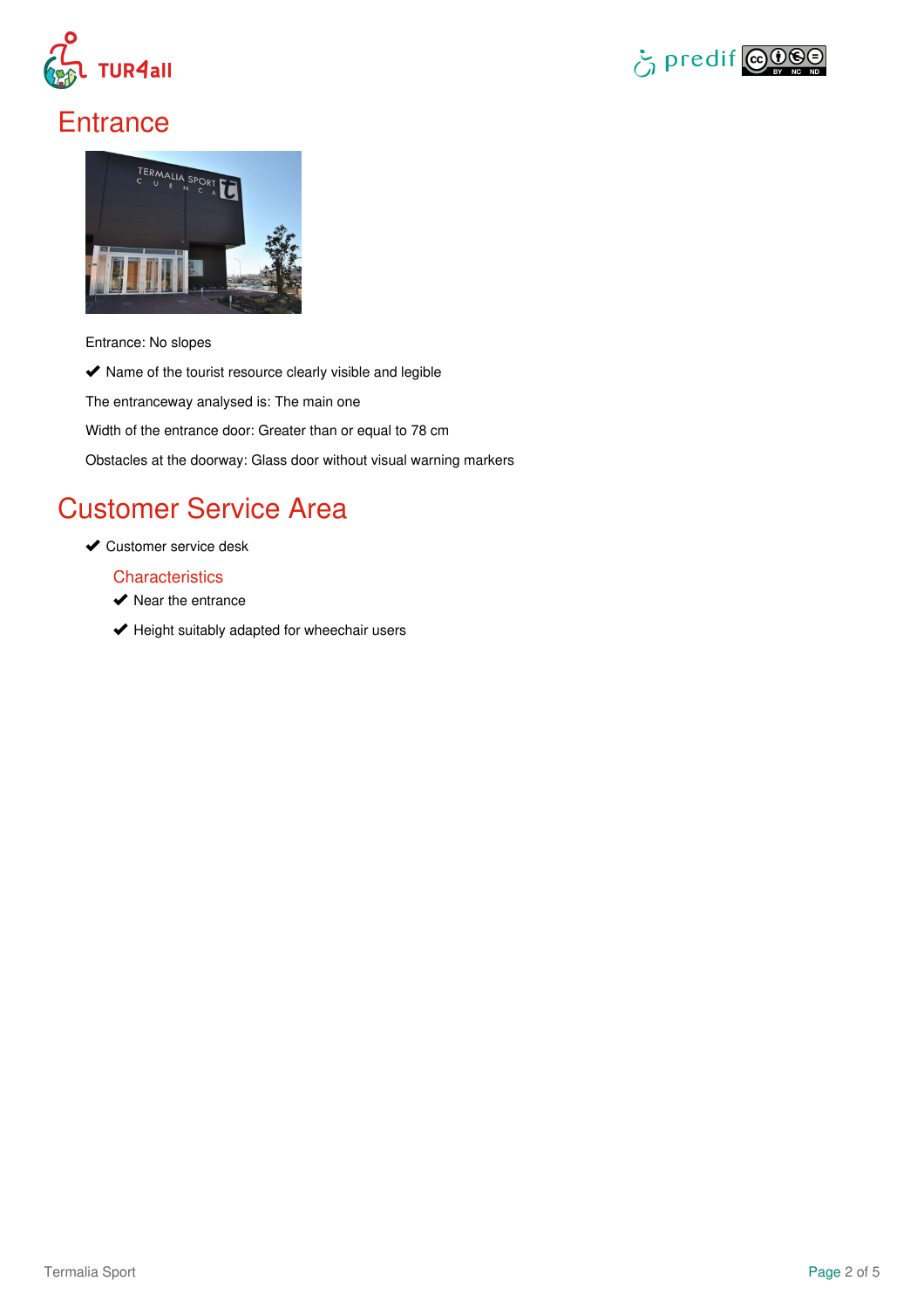



## Inside circulation







Wheelchair circulation: Total

Adequate lighting: Yes

Without elements that can suppose an obstacle for a person with a visual disability

Signposting: Yes

### **Characteristics**

Signs: With colour-contrasted texts

**◆ Establishment with more than one floor** 

### Vertical itinerary

Transit between floors via: Lift / lifts, steps / stairs

### Lift information

Dimensions of the cubicle: Big

- **◆** With audio information
- **◆** With visual information

Lift buttons: Highly embossed

Lift buttons at a suitable height for wheelchair users

### Stair information

Number of steps: More than 3

Height of the step in cm: 18

 $\blacktriangleright$  Hand rail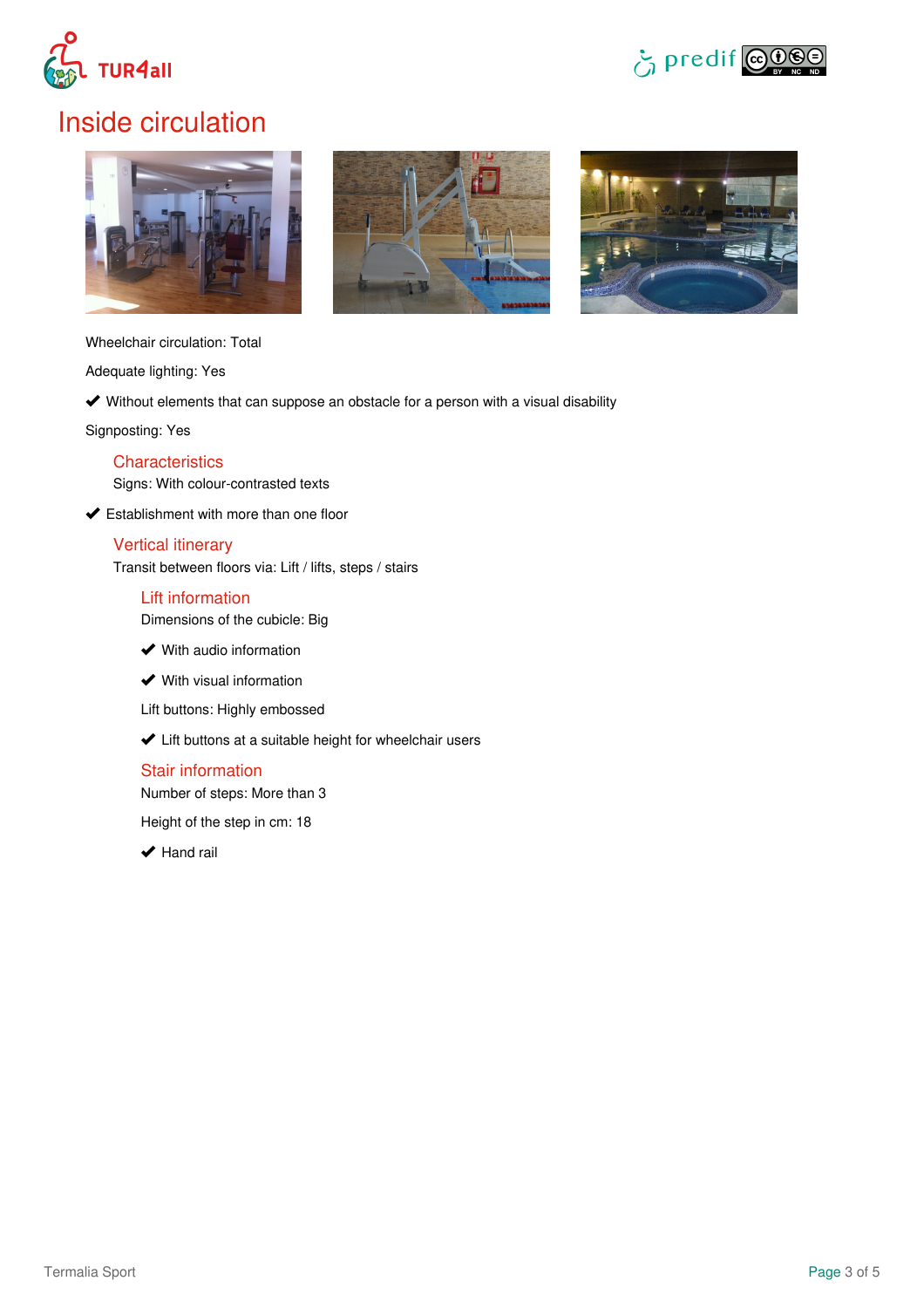



### Adapted toilet in common areas

◆ Toilet suitable for PRM

### **Characteristics**



Access without changes in floor level: Yes Door width: Greater than or equal to 78 cm Door opening: Outward Free turning space ? 150 cm of diameter: Yes Clear space to transfer to the toilet: Yes

### **Characteristics**

The space is at least 80 cm or greater: Right-hand side Height of the toilet seat: High (greater than or equal to 45 cm) It has support bar(s): Yes Information Toilet grab bars: Left-hand side, right-hand side

The bars on the left-hand side are: Fixed The bars on the right-hand side are: Folding

Sink: With mixer tap